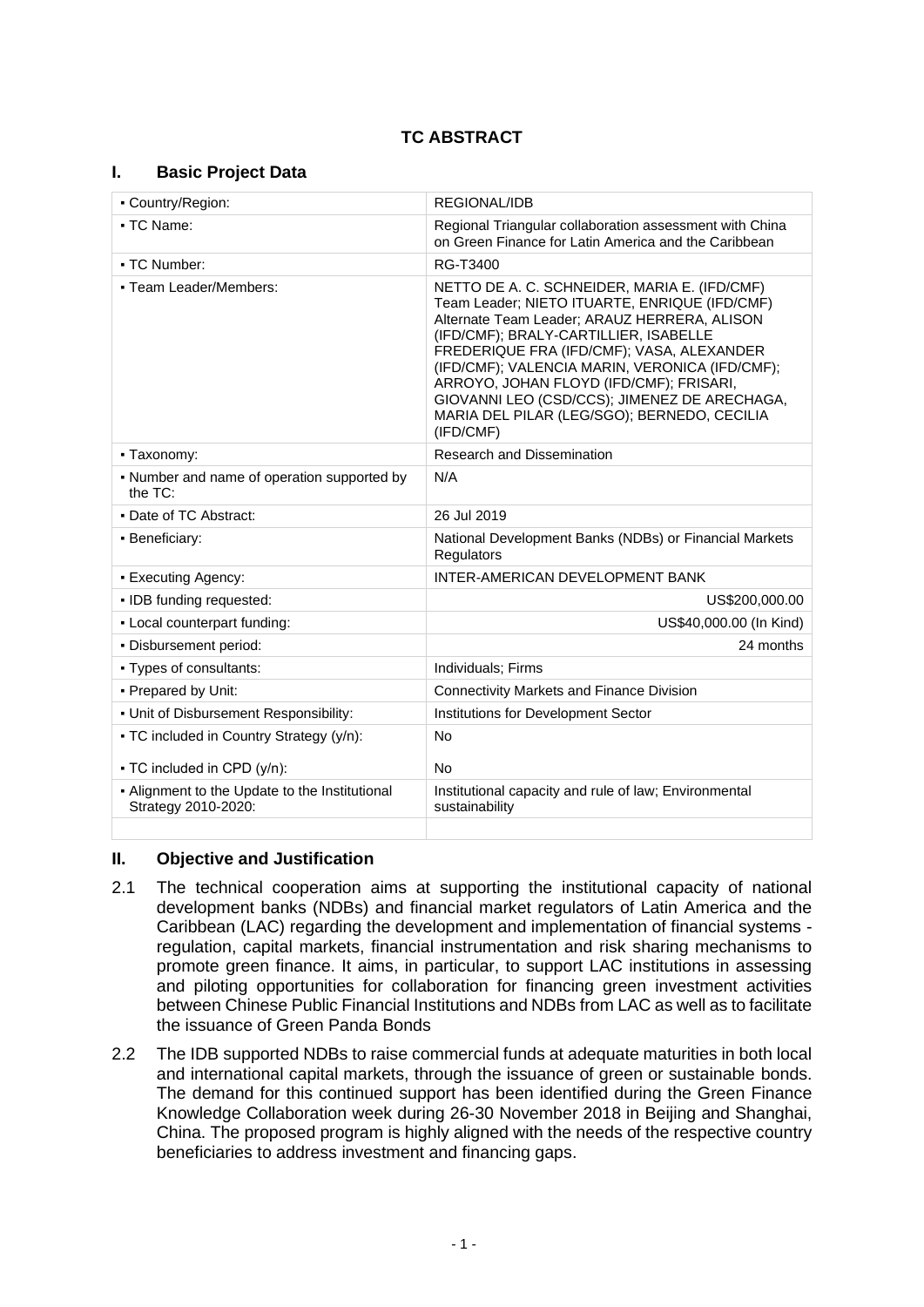### **III. Description of Activities and Outputs**

- 3.1 Activity 1. Support for up to two NDBs in the assessment and issuing of Green Panda Bonds. Panda Bonds are debt instruments issued by non-Chinese issuers in the Chinese Market. The IDB has, in the framework of RG-T3045 Building Green Financial Instruments and Systems in LAC from the Experience of China, published a handbook on the Chinese regulations to issue a Green Panda Bond. The TC would identify, and support NDBs interested in issuing Green Panda Bonds in the Chinese market. The support will be based on the methodology developed in previous technical assistance projects including RG-T2720 and RG-T3045 adapted to the Panda Bond Framework – portfolio identification, preparation of the framework, support to financial structuring including assessment of credit enhancement, co-finance/anchor investment and guarantee opportunities, second party review and certification, promotion and roadshow. In addition, the technical cooperation will support the NDBs in financial structuring aspects of the bond issuance and aggregation of portfolios. Expected outputs are two portfolio assessments and up to one completed issuance in the Panda Bond Market.
- 3.2 Activity 2. Support the IDB assessment of potential of financial and technical collaboration with Chinese funds and Chinese Public Development Finance Institutions for financing a future project pipeline in LAC via NDBs with a sovereign guarantee. The primary potential partners are the China Development Bank and the Export-Import Bank of China, and NDBs from LAC. The TC will identify and assess concrete technical assistance and financial collaboration opportunities, including co- and parallel financing, at the geographic and sectoral level between Chinese DFIs, Chinese thematic South-South Funds, NDBs in LAC and the IDB, in line with the mandate of each institution. The activity supports the technical assessment and interaction between Chinese Public Development Finance Institutions, Chinese funds, NDBs and IDB with the perspective to identify and co-finance project pipelines or to support project structuring via technical assistance in LAC. The output of this activity is an assessment report about collaboration opportunities, including financial and non-financial conditions of collaboration and concrete recommendations for NDB clients.
- 3.3 Activity 3. Support up to 2 supervisors or regulators of securities markets in LAC to assess the potential implementation of national scale Green Finance guidelines for credit and/or securities markets, learning from the experience of Chinese regulators under the Green Credit Policy and the Green Bond Catalogue. The expected output of this activity is a regulatory cost-benefit assessment, a knowledge exchange with relevant Chinese counterparts and outreach to respective relevant stakeholders in LAC.
- 3..4 Activity 4. The last activity enables for knowledge sharing activities to share the results and publications of the TC in virtual webinars and in-person events.
- 3.5 The proposal focuses on green finance for mitigation, environmental protection, adaptation and land use. The selection of NDBs and regulators to benefit from institutional capacity will be based upon demand and based on existing IDB operations and the institutional capacity of public banking institutions to prepare and structure green projects, strategies. Beyond these criteria, decisions will be made on a first come first served basis
- 3.6 **Component I: Support for up to 2 NDBs in the assessment and issuing of Green Panda Bonds.** Application of the Green Panda Bond Handbook and Green Bond **Methodology**
- 3.7 **Component II: Support of up to 2 NDBs to assess the potential of financial and technical collaboration with Chinese funds and Chinese Public Development Finance Institutions.** Identification of Blending and co-financing opportunities